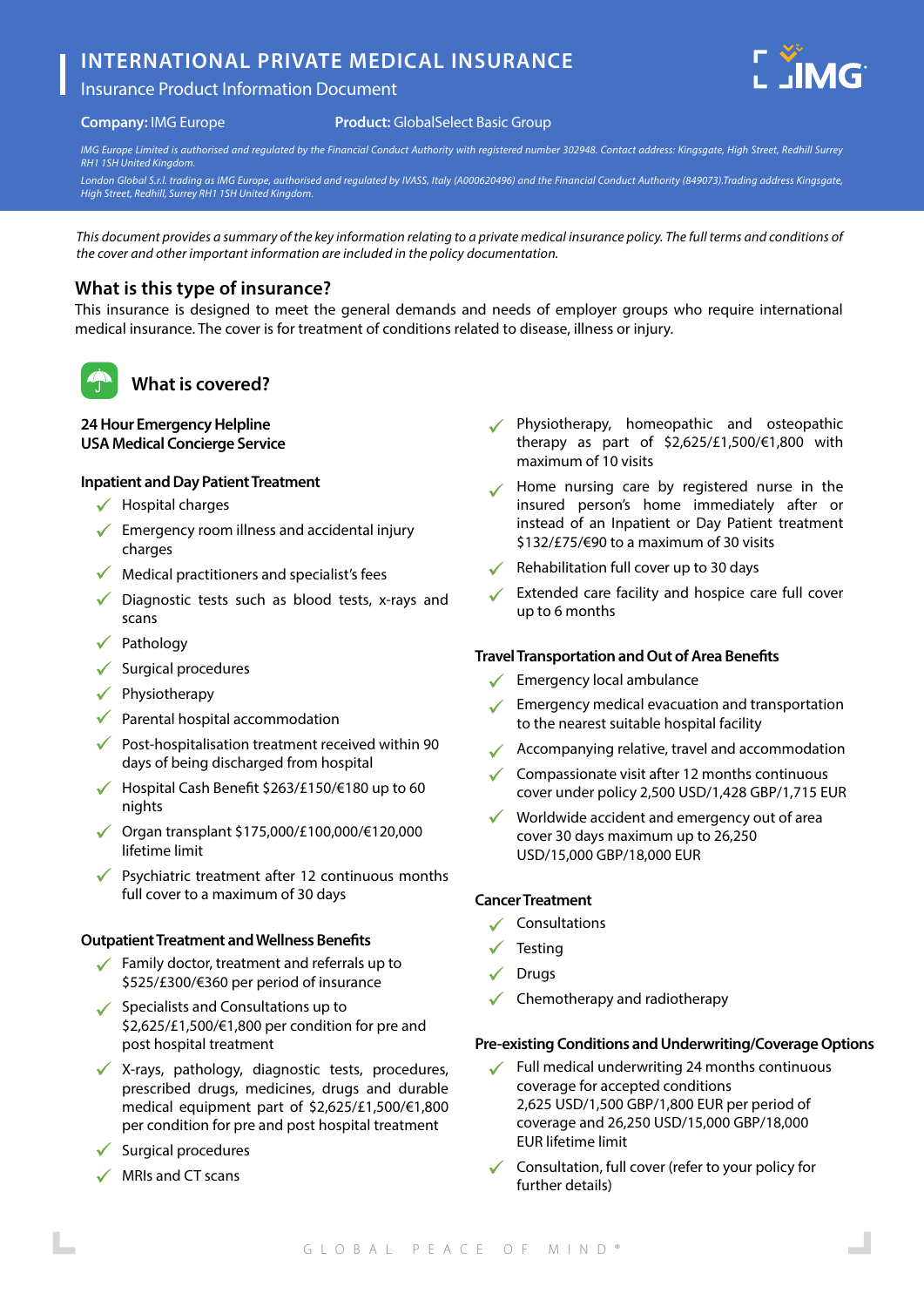- $\checkmark$  Stabilisation of acute chronic episode 8.750 USD/5,000 GBP/6,000 EUR
- $\sqrt{\phantom{a}}$  Moratorium Enrolment after 24 months continuous coverage subject to 24 months without treatment, symptoms, medication or consultation

#### **Additional Benefits**

- Hospital cash benefit 263 USD/150 GBP/180 EUR up to 60 nights total
- $\sqrt{\phantom{a}}$  Rehabilitation up to 30 days
- $\checkmark$  Extended care facility up to 180 days
- $\checkmark$  Hospice care up to 180 days
- $\checkmark$  Cremation/burial or return of mortal remains \$10,000/£5,715/€6,860

#### **Dental Treatment**

 $\checkmark$ Emergency treatment (Inpatient or Day Patient) full cover

#### **Options to Increase your Cover\* (which will increase your Premium)**

- $\sqrt{\phantom{a}}$  Daily indemnity
- $\sqrt{\phantom{a}}$  Maternity optional add on rider
- $\sqrt{\phantom{a}}$  Accidental death and dismemberment
- Increase cover options available via sub-plans Standard and Executive
- $\sqrt{\phantom{a}}$  Dental and Vision add on rider

\*Available only at inception

#### **Options to Decrease your Cover (which will reduce your Premium)**

- $\sqrt{\ }$  Reduced cover options available via sub-plans **HeadStart**
- $\sqrt{\ }$  Excess options are available which apply to each member on every policy
- ◆ Optional geographic area of cover other than worldwide are available

## **What is not Covered?**

These are some of the core exclusions which may change if you select options to increase or decrease your cover. Please refer to the terms and conditions for full details.

- $\boldsymbol{X}$  Normal pregnancy, delivery and newborn care
- X Congenital disorders
- $\boldsymbol{\times}$  Treatment for infertility, birth control, sterilization or vasectomy
- Cosmetic treatment
- X Any non-disclosed condition
- $\mathsf{\times}$  Any chronic condition that is a pre-existing condition
- Amateur athletics, professional athletics injuries and illness
- $\boldsymbol{\times}$  Treatment required as a result of war, terrorism, contamination by radioactivity, biological or chemical agents
- X Self-inflicted injury or suicide
- Treatment of the Temporomandibular Joint  $\mathbf{x}$
- Routine wellness and health checks  $\mathbf{x}$
- X Custodial Care
- X Sleep disorders
- **X** Vision coverage
- X Outpatient psychiatric treatment
- $\boldsymbol{\times}$  Weight loss modification or surgery
- X AIDS/HIV treatment
- $\boldsymbol{\times}$  Venereal disease or any other sexually transmitted disease
- X Sexual dysfunction
- $\boldsymbol{\times}$  Treatment of alcohol and substance abuse
- $\mathsf{\times}$  Any medical condition resulting from or occurring during the commission of a violation of law by the insured person
- X Hair loss, wigs, hair treatments, hair transplants or any drug that promotes hair growth
- $\boldsymbol{\mathsf{x}}$ Charges incurred for surgeries or treatment or supplies which are investigational, experimental or for research purposes
- $\overline{\mathsf{x}}$  Travelling specifically to seek medical treatment or travelling against the advice of a medical practitioner
- X Any Illness or Injury as a result of epidemics, pandemics, public health emergencies, natural disasters, or other disease outbreak conditions about which travel warnings have been issued before arrival in that country.

## **Are there any Restrictions on Cover?**

- Cover for pre-existing conditions under this Ţ. product is dependent on the underwriting type that applies to each member
- Some benefits have specific limits. Please refer to your terms and conditions for full details.
	- If you select an excess, eligible benefits will only be paid once the excess amount has been deducted.
- Coverage areas based on the option you choose at time of application
- Failure to comply with pre-certification for specific services and treatment may reduce eligible charges by 50%